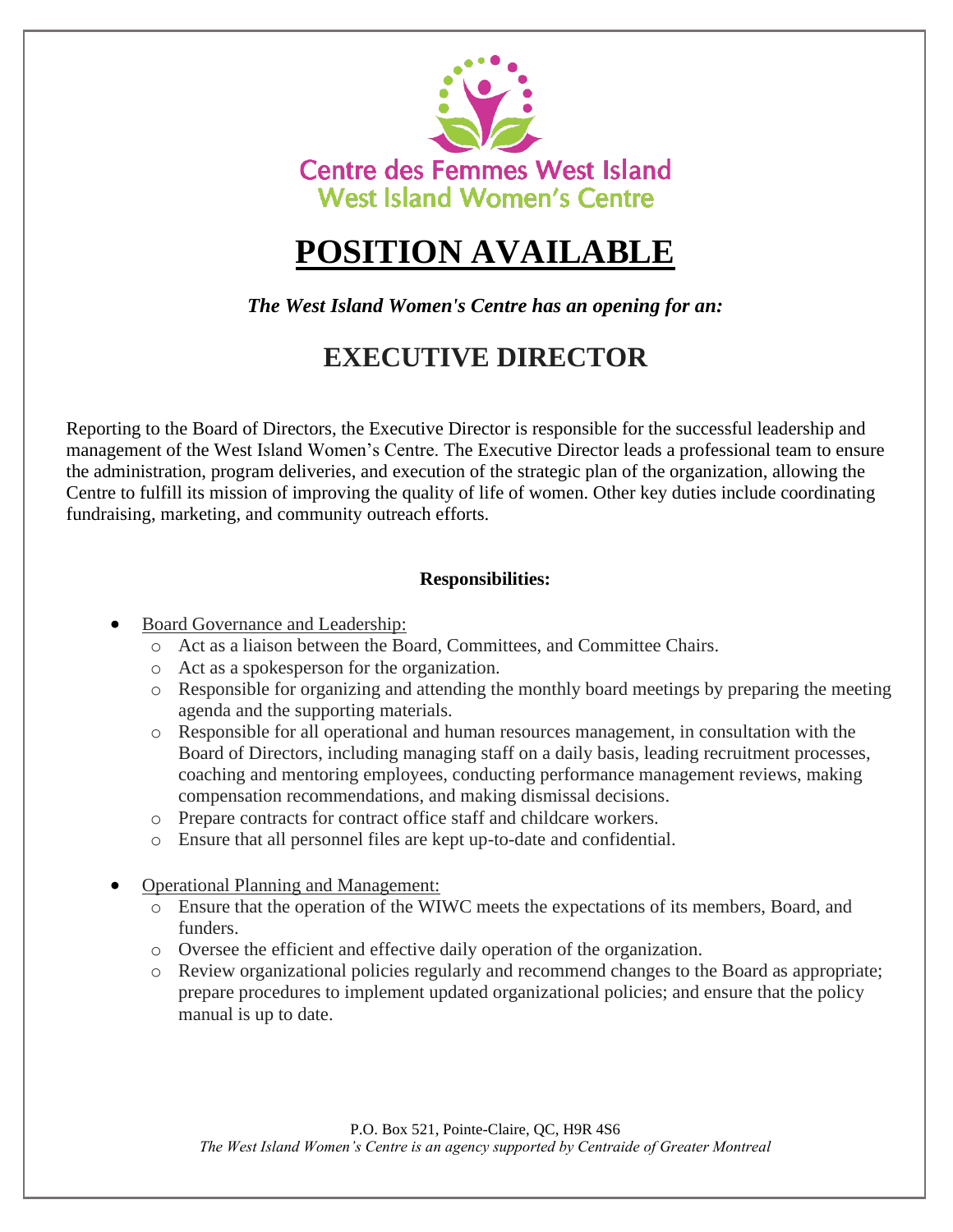

#### • Program / Committee Planning:

- $\circ$  In consultation with committee members and staff, develop the schedule of activities for the year, setting the dates for the sessions, board meetings, special events, and Centre/staff holidays.
- o Responsible for the effective operation of committees, including the Programming, Finance, Fundraising/Special Events, Personnel, and Publicity Committees.
- o Oversee the planning, implementation, execution, and evaluation of special projects.
- o Assist in the evaluation of the Centre's courses and outreach programs.
- Financial Planning:
	- o Work with staff and the Board of Directors to prepare a comprehensive annual budget.
	- o Secure funding sources, oversee the development of fundraising plans, and submission of grant proposals to funding agencies.
	- o Oversee the administration of the funds of the organization as per the approved budget and monitor the monthly cash flow.
	- o Familiarization with financial statements and ensure that financial statements and updates are provided to the Board on a regular basis.
	- o Ensure that the financial statements are audited and prepared in time for the Annual General Meeting.
- Community Relations / Membership:
	- Assist the Volunteer Director in the recruitment and supervision of volunteers.
	- o Oversee volunteer appreciation activities, including the annual luncheon, volunteer gifts, thankyou cards, and volunteer awards.
	- o Communicate with members and direct their feedback to the appropriate board/committee member.
	- o Establish good working relationships with external community groups and non-profit organizations.
	- o Organize the Annual General Meeting (AGM).

## **Qualifications and Skills:**

- University degree in a related field.
- Minimum of five (5) years of experience in a leadership role, ideally in the non-profit sector.
- Knowledge of the West Island Women's Centre an asset.
- Able to lead: positively influence others to achieve the Centre's mission.
- Decision-making capacity: able to assess situations to determine the importance, urgency, and risks, as well as make clear, timely decisions.

P.O. Box 521, Pointe-Claire, QC, H9R 4S6

*The West Island Women's Centre is an agency supported by Centraide of Greater Montreal*